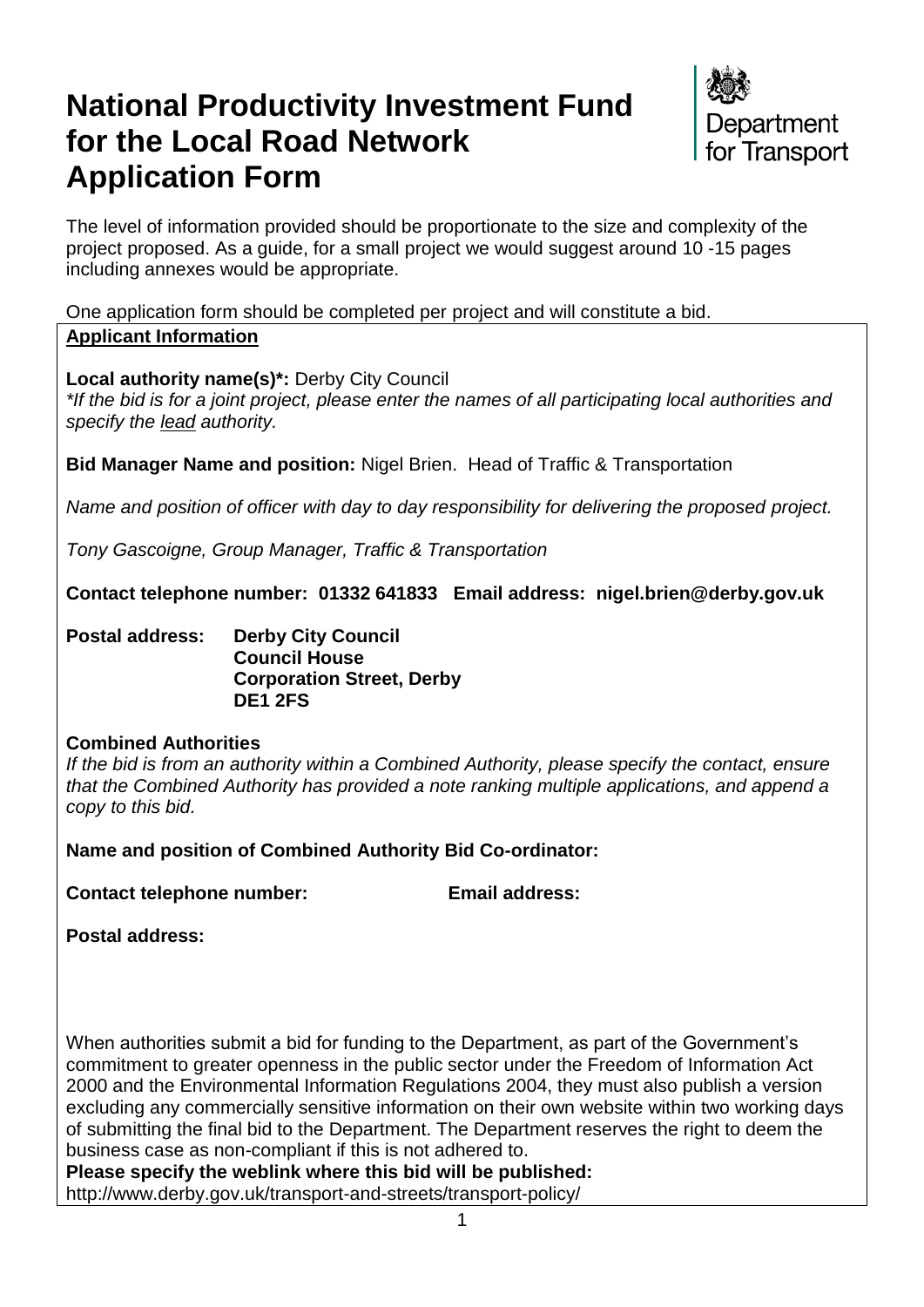# **SECTION A - Project description and funding profile**

**A1. Project name:** A5111 Transport Network Capacity Improvements

A2 : Please enter a brief description of the proposed project (no more than 50 words)

Remedy existing network capacity constraints along the A5111. Improve resilience and links to national/regional strategic networks. Improve local environment and provide substantial Air Quality benefits. Provide improved transport infrastructure to support planned housing growth. Unlock additional land for commercial and housing, support existing major employers.

A3 : Please provide a short description of area covered by the bid (no more than 50 words)

The A5111 is a critical link in the outer ring road to the south of central Derby. It connects to the national strategic routes; A38 and A52, and links to the M1 and A50. This bid is for critical improvements to the Osmaston Road and Harvey Road sections of the A5111.

OS Grid Reference: **Victory Road/Osmaston Park Road SK357333 – Harvey Road SK36828** Postcode: **Victory Road/Osmaston Park Road DE24 8EJ – Harvey Road DE24 8DE**

Please append a map showing the location (and route) of the project, existing transport infrastructure and other points of particular relevance to the bid, e.g. housing and other development sites, employment areas, air quality management areas, constraints etc.

| A4. How much funding are you bidding for? (please tick the relevant box): |           |
|---------------------------------------------------------------------------|-----------|
| <b>Small project bids</b> (requiring DfT funding of between £2m and £5m)  | $\bowtie$ |
| <b>Large project bids</b> (requiring DfT funding of between £5m and £10m) |           |

|  |  |  |  |  | A5. Has any Equality Analysis been undertaken in line with the Equality Duty? |  |  |  |  |
|--|--|--|--|--|-------------------------------------------------------------------------------|--|--|--|--|
|--|--|--|--|--|-------------------------------------------------------------------------------|--|--|--|--|

 $\boxtimes$  Yes  $\Box$  No

**A6.** If you are planning to work with partnership bodies on this project (such as Development Corporations, National Parks Authorities, private sector bodies and transport operators) please include a short description below of how they will be involved.

Private sector development partners and contributions, already secured towards route improvements. Key planned developments, and potential sites are shown on the plan. The development industry has been involved in the previous bid applications.

World leading businesses support improvements to the route and the provision of sustainable transport improvements. Businesses with critical logistical route dependencies have been involved in the development of improvements and understand the beneficial impacts on their operations.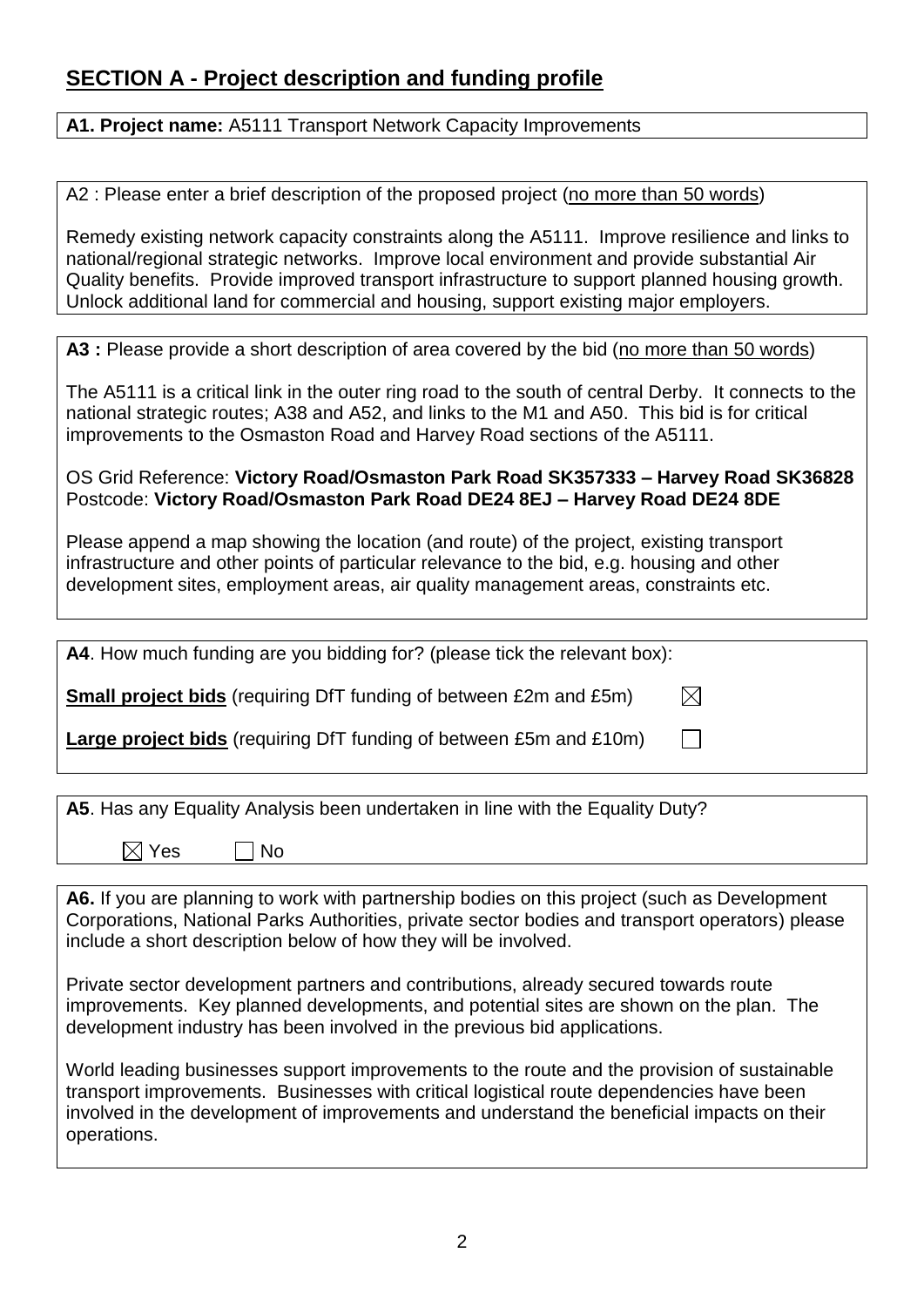Highways England has a formal agreement to use the route as a local diversion for the strategic network. HE supports the improvement of the route and the added benefits to the HE planned improvements to the A38, and A52 developments supporting HS2 interchange at Toton.

| A7. Combined Authority (CA) Involvement                                                                                                                                  |
|--------------------------------------------------------------------------------------------------------------------------------------------------------------------------|
| Have you appended a letter from the Combined Authority supporting this bid? $\Box$ Yes<br>No                                                                             |
|                                                                                                                                                                          |
| A8. Local Enterprise Partnership (LEP) Involvement and support for housing delivery                                                                                      |
| Have you appended a letter from the LEP supporting this bid? $\boxtimes$ Yes<br><b>No</b>                                                                                |
| For proposed projects which encourage the delivery of housing, have you appended supporting<br>evidence from the housebuilder/developer?<br>$\boxtimes$ Yes<br><b>No</b> |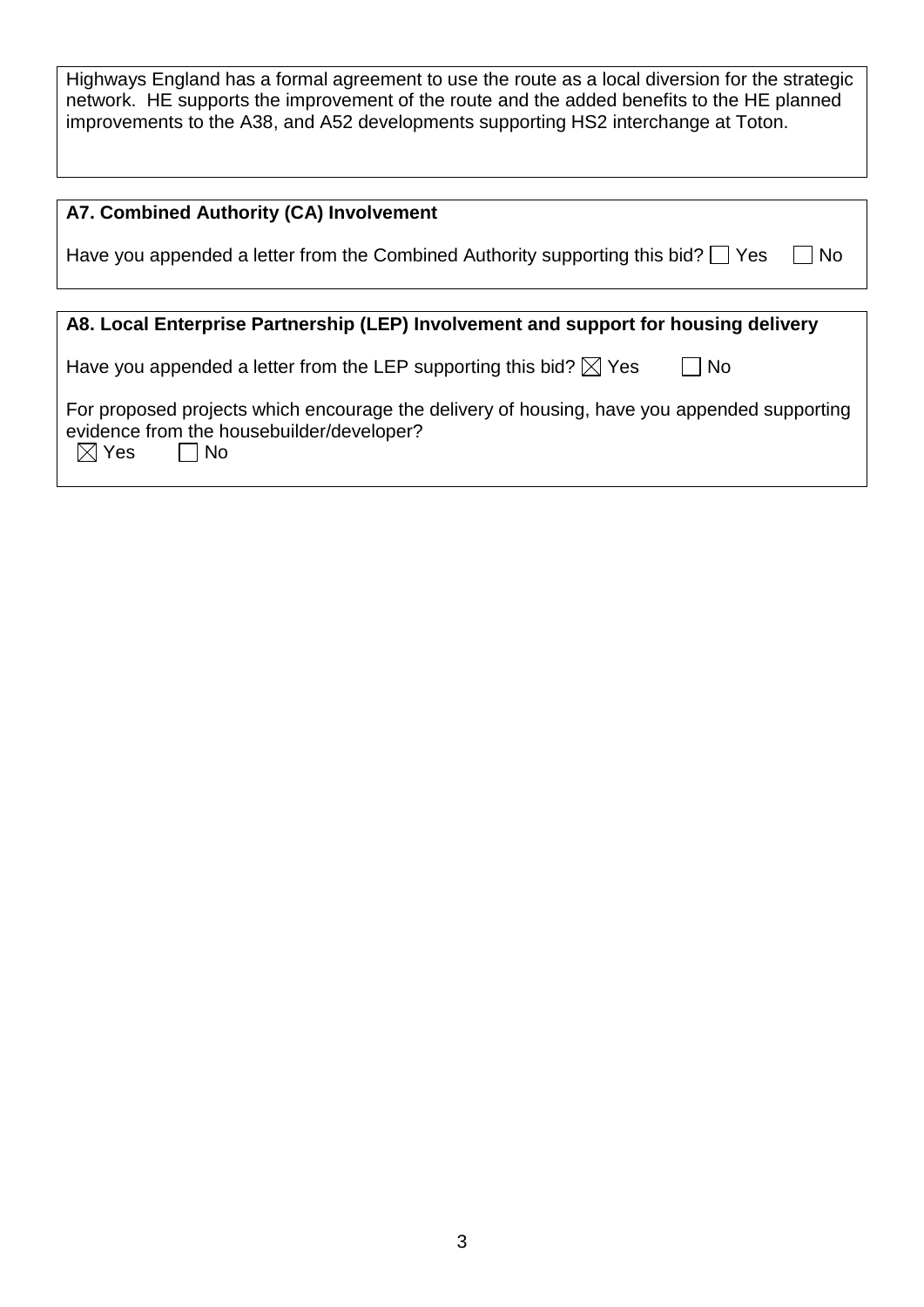# **SECTION B – The Business Case**

| <b>B1: Project Summary</b>                                                                                                                                                                                                                                                                                                                                                                                                                                                                                                                                                                             |
|--------------------------------------------------------------------------------------------------------------------------------------------------------------------------------------------------------------------------------------------------------------------------------------------------------------------------------------------------------------------------------------------------------------------------------------------------------------------------------------------------------------------------------------------------------------------------------------------------------|
| Please select what the project is trying to achieve (select all categories that apply)                                                                                                                                                                                                                                                                                                                                                                                                                                                                                                                 |
| <b>Essential</b><br>$\boxtimes$ Ease urban congestion<br>$\boxtimes$ Unlock economic growth and job creation opportunities<br>$\boxtimes$ Enable the delivery of housing development                                                                                                                                                                                                                                                                                                                                                                                                                   |
| <b>Desirable</b><br>$\boxtimes$ Improve Air Quality and /or Reduce CO2 emissions<br>$\Box$ Incentivising skills and apprentices                                                                                                                                                                                                                                                                                                                                                                                                                                                                        |
| $\boxtimes$ Other(s), Please specify – Support existing world leading business and retain high quality<br>employment opportunities, such as Rolls Royce, Balfour Beatty, Severn Trent Water, and<br>Pattonair.                                                                                                                                                                                                                                                                                                                                                                                         |
|                                                                                                                                                                                                                                                                                                                                                                                                                                                                                                                                                                                                        |
| <b>B2</b> : Please provide evidence on the following questions (max 100 words for each question):                                                                                                                                                                                                                                                                                                                                                                                                                                                                                                      |
| a) What is the problem that is being addressed?<br>The key problem is the capacity of the route and reliability and resilience as part of the outer<br>ring road. The route is critical to planned developments in the south of Derby and in South<br>Derbyshire. Piecemeal development opportunities will not provide a fit for purpose outer ring<br>road, with parallel sustainable transport infrastructure. The infrastructure improvement is<br>required as an accelerated solution, to support existing employment, and future growth in<br>housing and employment.                             |
| b) What options have been considered and why have alternatives been rejected?<br>Do nothing – rejected as existing constraints will remain and congestion will increase with air<br>quality becoming increasingly poor.<br>Do minimum – using technology at the junctions to maximize capacity. Rejected as junction<br>efficiency is already restricted by link capacity.<br>Do Maximum - reject as cost estimates at more than £100m. Substantial benefits can be<br>gained by delivering a more targeted and much lower cost scheme, which allows developer<br>funded improvements to be maximized. |
| c) What are the expected benefits/outcomes? For example, could include easing urban<br>congestion, job creation, enabling a number of new dwellings, facilitating increased GVA.                                                                                                                                                                                                                                                                                                                                                                                                                       |
| Initial testing and comparison with similar projects suggests a transport BCR of 5:1. This<br>would rate as 'very high value for money' (over 4:1). Estimated journey time benefit (over 60<br>years) is expected to match the £298m benefit assessment of the 'Connecting Derby' inner<br>ring road project.                                                                                                                                                                                                                                                                                          |
| Gross jobs unlocked – 200 FTE (based on 12,000 sq m of B2 and B8 floorspace, applying a<br>weighted average employment density of 59 sq m per job (HCA's Employment Density<br>Guide, 2015). With development unlocked, the project is anticipated to generate Gross GVA<br>of £10.6m per annum.                                                                                                                                                                                                                                                                                                       |
| The land unlocked has the potential 500 new houses, in addition to the 8,570 currently                                                                                                                                                                                                                                                                                                                                                                                                                                                                                                                 |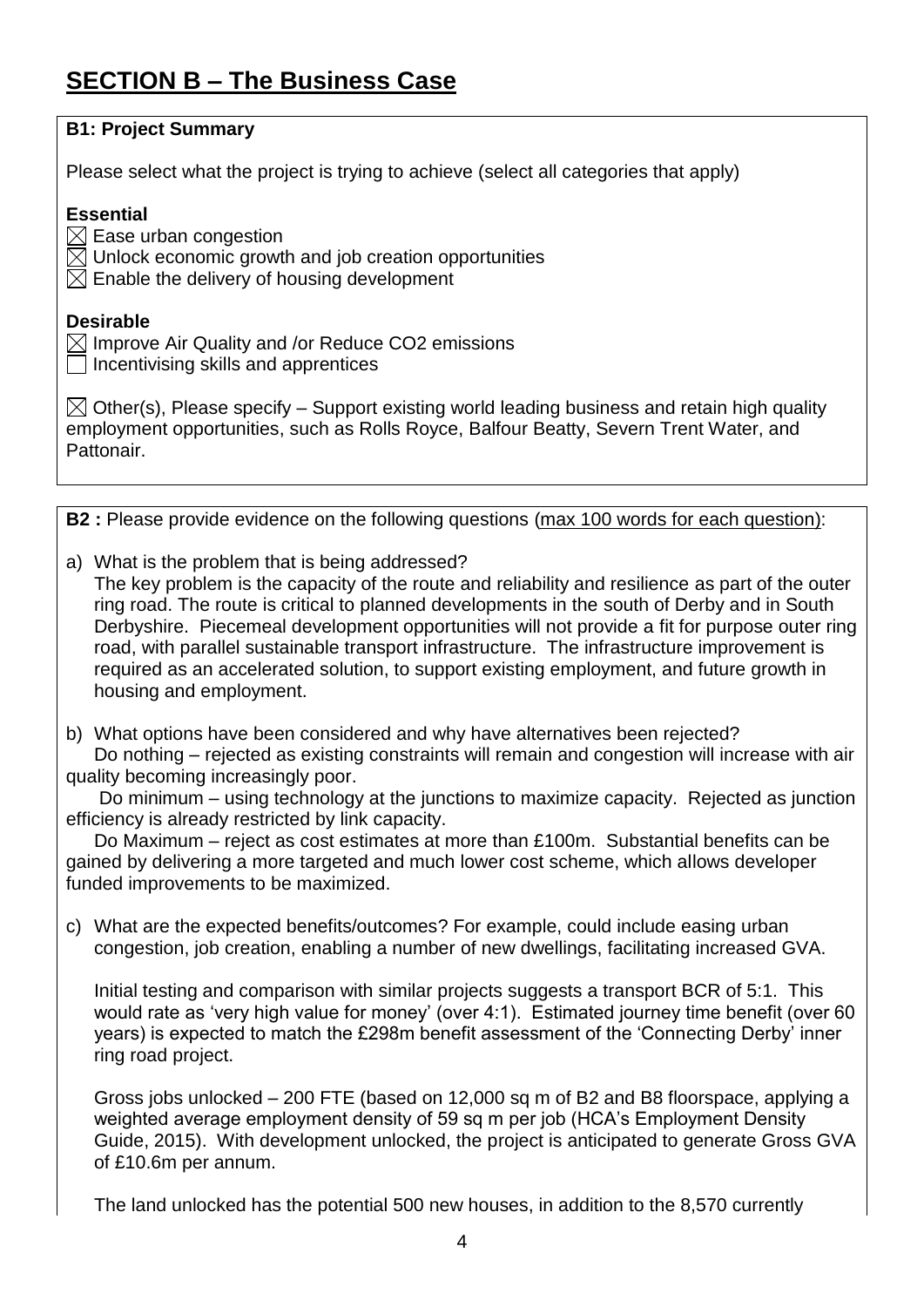planned.

Air Quality benefits are still being modelled along in conjunction with DEFRA/JAQU. Initial work suggests significant reductions in  $CO<sub>2</sub>$  and NOx.

d) Are there are any related activities that the success of this project relies upon? For example, land acquisition, other transport interventions requiring separate funding or consents?

The scheme does not rely on land acquisition. The scheme is deliverable from within existing highway land. Contributions from development have already been secured for key junction improvements (approx £3m). This scheme intends to provide additional link capacity and segregated cycling facilities, with addition gains for public transport.

e) What will happen if funding for this project is not secured - would an alternative (lower cost) solution be implemented (if yes, please describe this alternative and how it differs from the proposed project)?

Without NPIF the transport improvements may be delivered over a 25 year period through piecemeal Section 106 obligations; however this will not address current issues, severely constraining economic and housing growth in the City. This project is a scaled down version of a major project. Osmaston Park Road and Harvey Road provide connectivity benefits, improves access to major employers, and create opportunities to bring forward additional commercial and housing sites. Our assessment is that 30% of the benefits of the major scheme can be achieved for approximately 17% of the cost of the original major scheme.

f) What is the impact of the project – and any associated mitigation works – on any statutory environmental constraints? For example, Local Air Quality Management Zones.

The project will achieve a major improvement in terms of Air Quality, by reducing congestion in LAQMZ, by reducing congestion and improving network reliability. The additional reliability will also facilitate the implementation of additional public transport routes. The project will also link up existing cycling infrastructure and reinforce sustainable links between housing, leisure, and employment sites.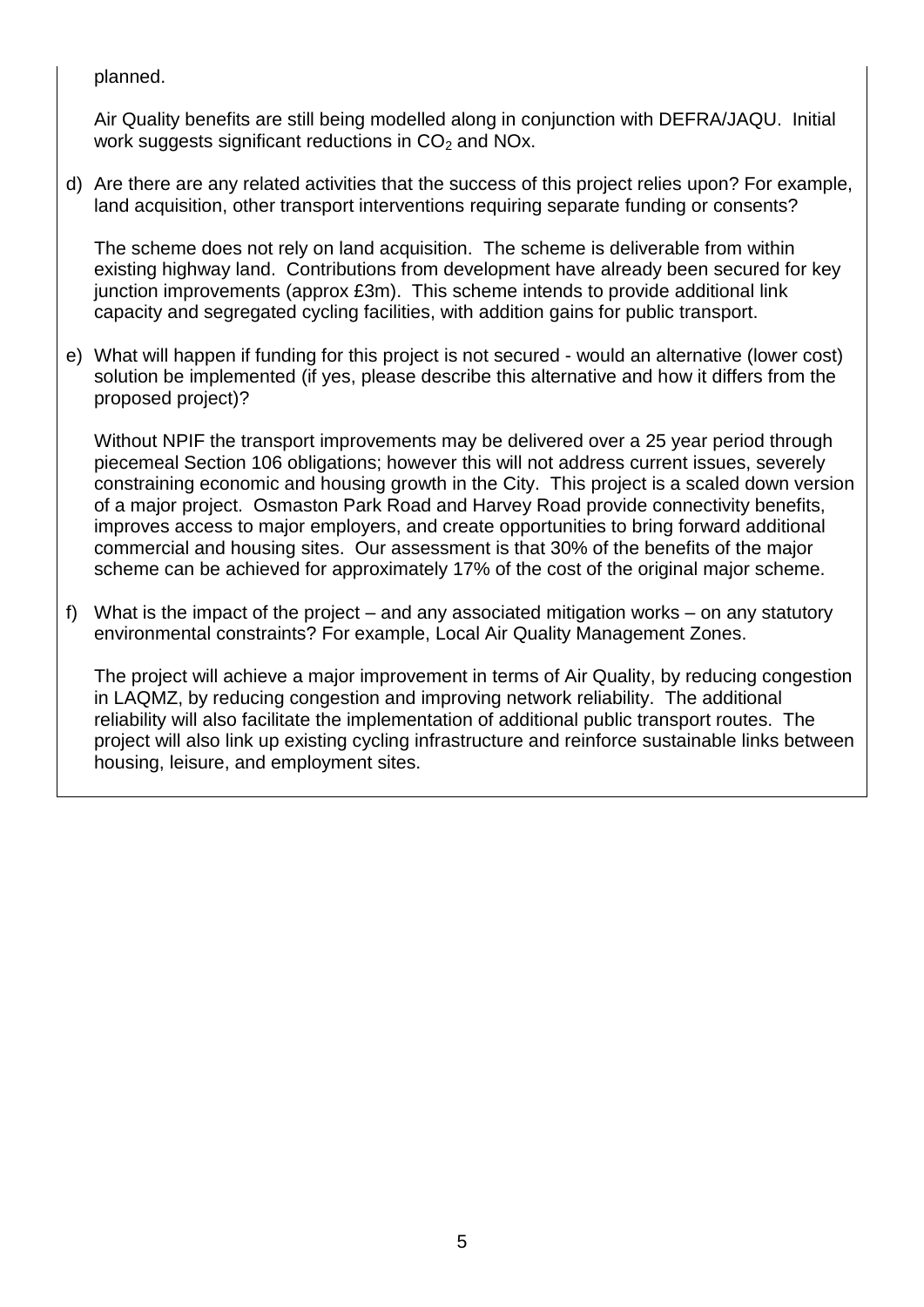#### **B3 :** Please complete the following table. **Figures should be entered in £000s**  $(i.e. £10,000 = 10).$

#### **Table A: Funding profile (Nominal terms)**

| £000s                               | 2018-19 | 2019-20 |
|-------------------------------------|---------|---------|
| <b>DfT funding sought</b>           | 2,000   | 3,000   |
| <b>Local Authority contribution</b> | 0       | 0       |
| <b>Third Party contribution</b>     | 1,000   | 2,000   |
| <b>TOTAL</b>                        | 3,000   | 5,000   |

*Notes:*

*1) Department for Transport funding must not go beyond 2019-20 financial year.*

*2) Bidders are asked to consider making a local contribution to the total cost. It is indicated that this might be around 30%, although this is not mandatory.*

**B4 : Local Contribution & Third Party Funding :** Please provide information on the following questions (max 100 words on items a and b):

a) Provide an outline of all non-DfT funding contributions to the project costs, the level of commitment, and when the contributions will become available.

Third-party development contributions of approximately £3m are already secured and available to directly support the scheme elements proposed in this bid. Additional £2m is secured to make improvements that will be maximised by this bid proposal.

b) List any other funding applications you have made for this project or variants thereof and the outcome of these applications, including any reasons for rejection.

Local Growth Fund 3 – 2016. Full Outer Ring Road Scheme total cost £46m. LEP assessment placed it in the top 15 for the region. Total LEP funding could not meet the cost of schemes outside of the top 12. The scheme received a very positive appraisal and final score. It remains on the LEP future programme list.

Local Transport Major – 2017. The full scheme, along with strategic connections to Southern Derby growth zone and a junction with the A50, total cost £110m. The scheme was one of 3 proposed by the LEP. The assessment was that the benefit of the outer ring road scheme was clear and was positively appraised, but the case for all of the LTM elements together was less clear.

#### **B5 Economic Case**

This section should set out the range of impacts – both beneficial and adverse – of the project. The scope of information requested (and in the supporting annexes) will vary, including according to whether the application is for a small or large project.

## **A) Requirements for small project bids (i.e. DfT contribution of less than £5m)**

- a) Please provide a description of your assessment of the impact of the project to include:
- Significant positive and negative impacts (quantified where possible) including in relation to air quality and CO₂ emissions.

Daily congestion is assessed as contributing to high levels of  $CO<sub>2</sub>$  emissions. Previous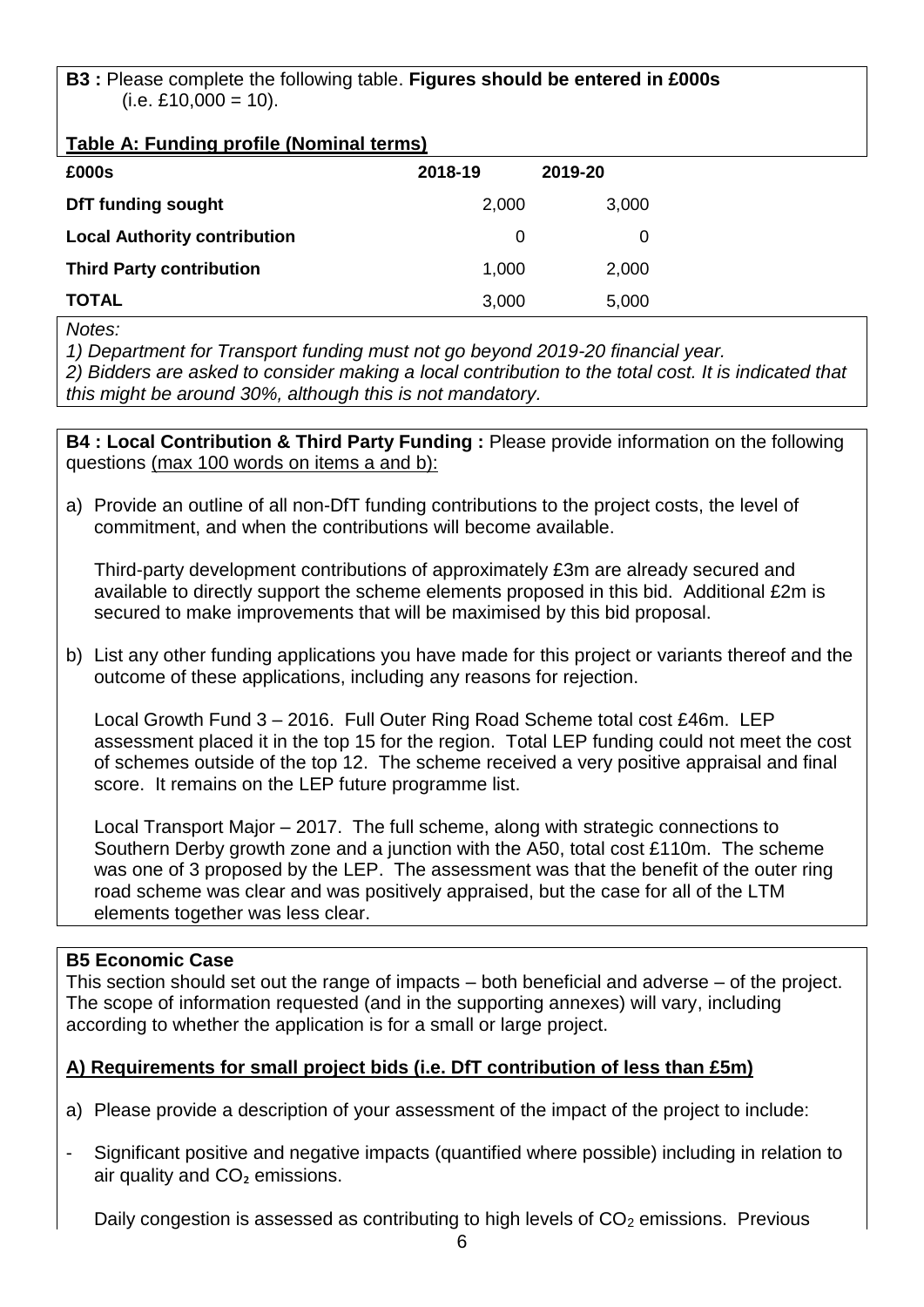assessments suggest that reducing the congestion can be expected to lead to significant reductions in CO2 and NO2. Recent experience from the Wyvern A52 scheme has demonstrated that at this stage of the process detailed predictions are likely to be unreliable, however precise detail will be developed as the design detail and detailed business case is produced.

A description of the key risks and uncertainties;

The most significant construction risks are from utility apparatus. Early investigations suggest there are some areas of significant apparatus. Early and detailed engagement with apparatus owners and options to directly manage utility protection and diversionary work. The use of contractors via the Midlands Highway Alliance, who demonstrate the ability to manage utility works, will be essential. The Council also has considerable experience and excellent relationships with utility companies which will be used to mitigate risk. The route is also subject to the Derby City Council Permit Scheme for Road works and Street Works, which will facilitate better planning, execution and the overall control of the project.

The other significant risk is that at this stage is that the early outline assessment does not include full detailed cost assessment. This will be mitigated by seeking additional funding during the full development stages. The scheme is also scalable, and costs could be controlled by delivering on the area of maximum value. This will need to be tested fully to ensure the best BCR.

- If any modelling has been used to forecast the impact of the project please set out the methods used to determine that it is fit for purpose

LGF3 bid included an initial assessment of outputs using the Derby DATM model. This was compared against the outcome assessment of the Connecting Derby inner ring road scheme (completed 2010). A BCR of 5:1 was projected, though we acknowledge that this would be subject to further detailed testing.

*\* Small projects bids are not required to produce a Benefit Cost Ratio (BCR) but may want to include this here if available.*

b) Small project bidders should provide the following in annexes as supporting material:

| Has a <b>Project Impacts Pro Forma</b> been appended? | $\boxtimes$ Yes | $\Box$ No | $\Box$ N/A |
|-------------------------------------------------------|-----------------|-----------|------------|
|-------------------------------------------------------|-----------------|-----------|------------|

| Has a description of data sources / forecasts been appended? $\Box$ Yes $\Box$ No |                 |    | $\Box$ N/A |
|-----------------------------------------------------------------------------------|-----------------|----|------------|
| Has an Appraisal Summary Table been appended?                                     | $\boxtimes$ Yes | No | $\Box$ N/A |

Other material supporting your assessment of the project described in this section should be appended to the bid.

*\* This list is not necessarily exhaustive and it is the responsibility of bidders to provide sufficient information to demonstrate the analysis supporting the economic case is fit-for-purpose.*

## **B) Additional requirements for large project bids (i.e. DfT contribution of more than £5m)**

- c) Please provide a short description (max 500 words) of your assessment of the value for money of the project including your estimate of the Benefit Cost Ratio (BCR) to include:
- Significant monetised and non-monetised costs and benefits
- Description of the key risks and uncertainties and the impact these have on the BCR;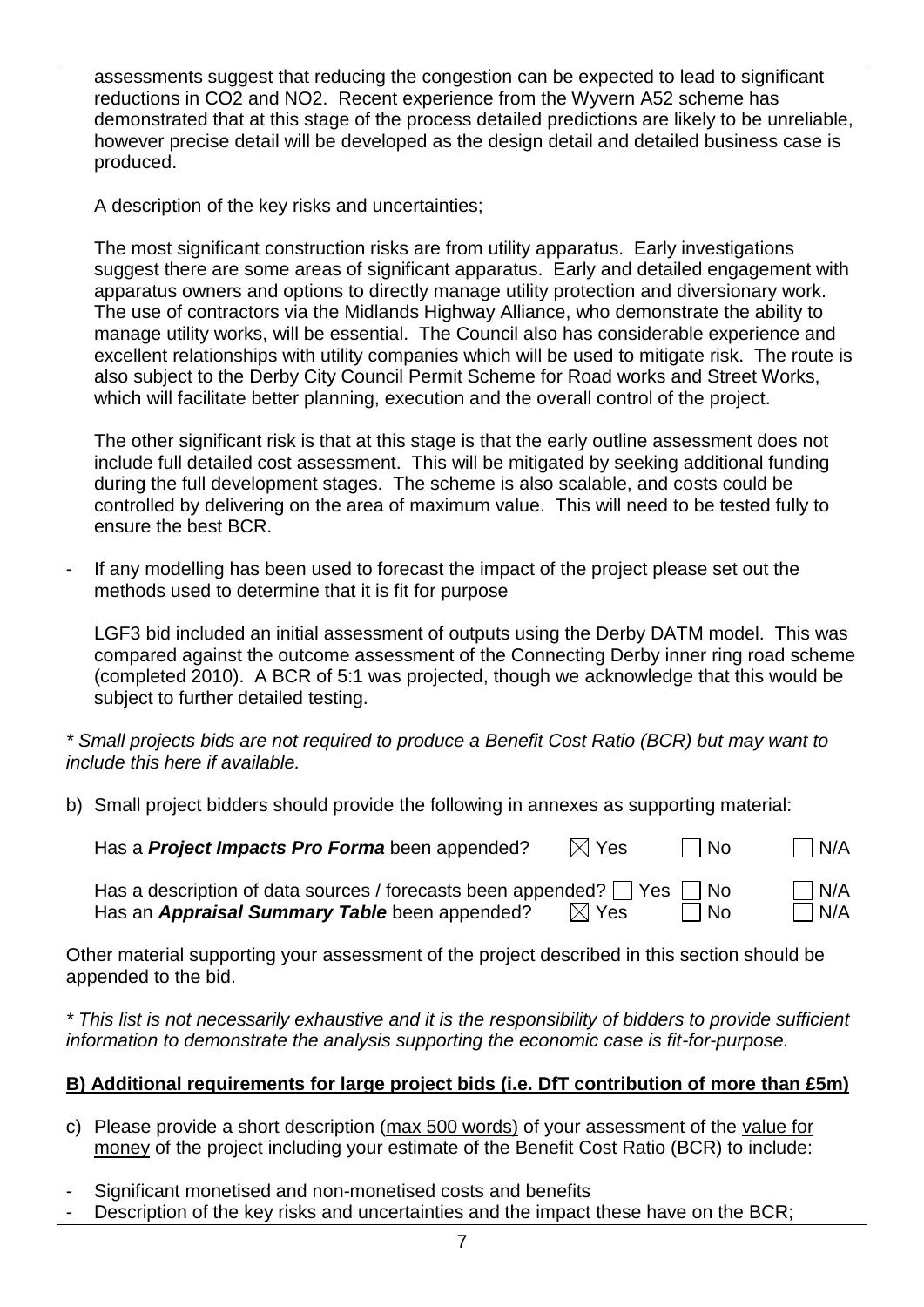|    | Key assumptions including: appraisal period, forecast years, optimism bias applied; and<br>Description of the modelling approach used to forecast the impact of the project and the<br>checks that have been undertaken to determine that it is fit-for-purpose. |
|----|------------------------------------------------------------------------------------------------------------------------------------------------------------------------------------------------------------------------------------------------------------------|
| d) | Additionally detailed evidence supporting your assessment, including the completed<br>Appraisal Summary Table, should be attached as annexes to this bid. A checklist of<br>material to be submitted in support of large project bids has been provided.         |
|    | Yes<br>N/A<br>Has an Appraisal Summary Table been appended?<br>No.                                                                                                                                                                                               |
|    | Please append any additional supporting information (as set out in the Checklist).<br>*It is the responsibility of bidders to provide sufficient information for DfT to undertake a full<br>review of the analysis.                                              |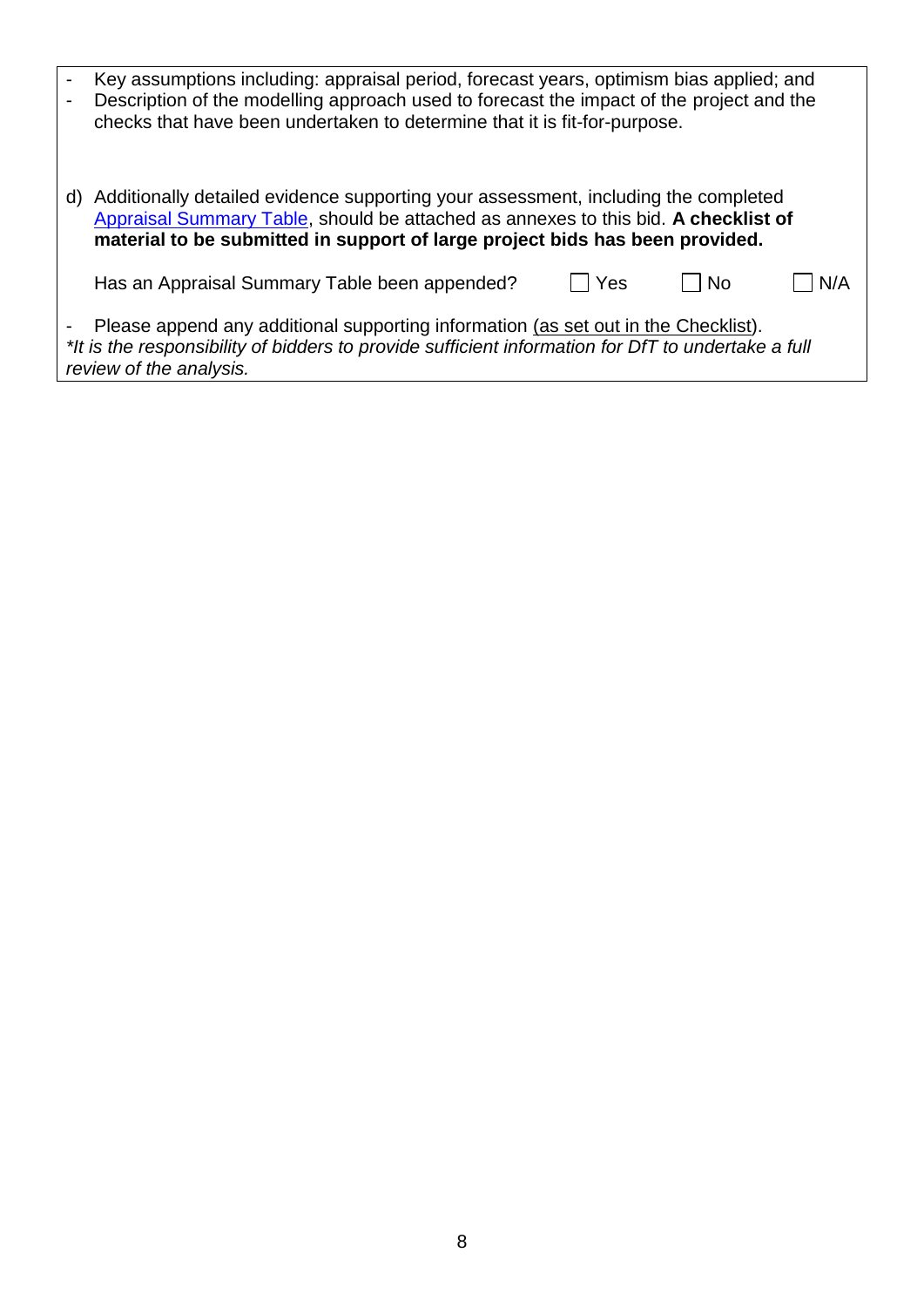| <b>B6 Economic Case:</b> For all bids the following questions relating to <b>desirable criteria</b> should be<br>answered.                                                                                                                                                                                                                                                                                                                                                         |
|------------------------------------------------------------------------------------------------------------------------------------------------------------------------------------------------------------------------------------------------------------------------------------------------------------------------------------------------------------------------------------------------------------------------------------------------------------------------------------|
| Please describe the air quality situation in the area where the project will be implemented by<br>answering the three questions below.                                                                                                                                                                                                                                                                                                                                             |
| i) Has Defra's national air quality assessment, as reported to the EU Commission, identified<br>and/or projected an exceedance in the area where the project will be implemented?                                                                                                                                                                                                                                                                                                  |
| Yes<br>$\boxtimes$ No Not at present but we are waiting for the updated DEFRA model<br>assessment                                                                                                                                                                                                                                                                                                                                                                                  |
| ii) Is there one or more Air Quality Management Areas (AQMAs) in the area where the project<br>will be implemented? AQMAs must have been declared on or before the 31 March 2017                                                                                                                                                                                                                                                                                                   |
| $\boxtimes$ Yes<br><b>No</b>                                                                                                                                                                                                                                                                                                                                                                                                                                                       |
| iii) What is the project's impact on local air quality?                                                                                                                                                                                                                                                                                                                                                                                                                            |
| $\boxtimes$ Positive<br><b>Neutral</b><br>Negative                                                                                                                                                                                                                                                                                                                                                                                                                                 |
| Please supply further details:<br>۰                                                                                                                                                                                                                                                                                                                                                                                                                                                |
| Daily congestion is assessed as contributing to high levels of $CO2$ emissions. Previous<br>assessments suggest that reducing the congestion can be expected to lead to significant<br>reductions in CO2 and NO2. Recent experience from the Wyvern A52 scheme has<br>demonstrated that at this stage of the process detailed predictions are likely to be unreliable,<br>however precise detail will be developed as the design detail and detailed business case is<br>produced. |
| iv) Does the project promoter incentivise skills development through its supply chain?                                                                                                                                                                                                                                                                                                                                                                                             |
| <b>No</b><br>N/A<br>$\boxtimes$ Yes                                                                                                                                                                                                                                                                                                                                                                                                                                                |
| Please supply further details:<br>The City Council prioritises local skill development and apprenticeships, and is a proactive<br>partner with local businesses to ensure skills development and opportunities through the<br>supply chain. The project also supports world leading businesses and is aimed at retaining<br>and adding to high quality employment opportunities.                                                                                                   |
|                                                                                                                                                                                                                                                                                                                                                                                                                                                                                    |
| <b>B7. Management Case - Delivery (Essential)</b>                                                                                                                                                                                                                                                                                                                                                                                                                                  |
| Deliverability is one of the essential criteria for this Fund and as such any bid should set out,<br>with a limit of 100 words for each of a) to b), any necessary statutory procedures that are<br>needed before it can be constructed.                                                                                                                                                                                                                                           |

a) A project plan (typically summarised in Gantt chart form) with milestones should be included, covering the period from submission of the bid to project completion.

Has a project plan been appended to your bid?  $\boxtimes$  Yes  $\Box$  No

|--|--|

|--|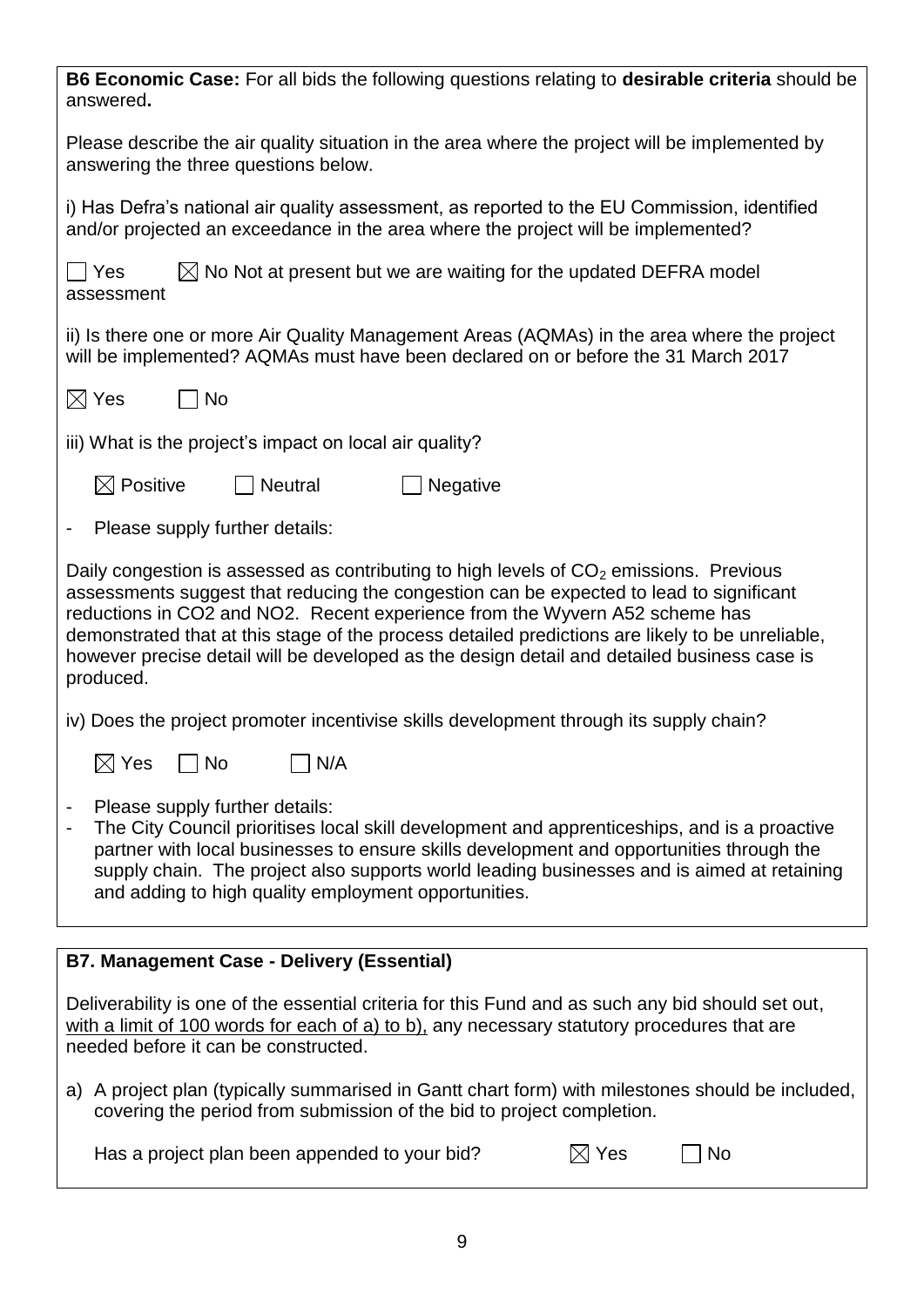| b)                                                                                                                                                                                                                                                                                                                                                                                                             | If delivery of the project is dependent on land acquisition, please include a letter from the<br>respective land owner(s) to demonstrate that arrangements are in place to secure the land<br>to enable the authority to meet its construction milestones.   |                       |  |  |
|----------------------------------------------------------------------------------------------------------------------------------------------------------------------------------------------------------------------------------------------------------------------------------------------------------------------------------------------------------------------------------------------------------------|--------------------------------------------------------------------------------------------------------------------------------------------------------------------------------------------------------------------------------------------------------------|-----------------------|--|--|
|                                                                                                                                                                                                                                                                                                                                                                                                                | Has a letter relating to land acquisition been appended?<br>  Yes                                                                                                                                                                                            | $\boxtimes$ N/A<br>No |  |  |
| C)                                                                                                                                                                                                                                                                                                                                                                                                             | Please provide in Table C summary details of your construction milestones (at least one but<br>no more than 6) between start and completion of works:                                                                                                        |                       |  |  |
| <b>Table C: Construction milestones</b>                                                                                                                                                                                                                                                                                                                                                                        |                                                                                                                                                                                                                                                              |                       |  |  |
|                                                                                                                                                                                                                                                                                                                                                                                                                |                                                                                                                                                                                                                                                              | <b>Estimated Date</b> |  |  |
| <b>Start of works</b>                                                                                                                                                                                                                                                                                                                                                                                          |                                                                                                                                                                                                                                                              | November 2018         |  |  |
| <b>Detailed Design</b>                                                                                                                                                                                                                                                                                                                                                                                         |                                                                                                                                                                                                                                                              | December 2017         |  |  |
| <b>Procurement through EMHA &amp; ECI</b>                                                                                                                                                                                                                                                                                                                                                                      |                                                                                                                                                                                                                                                              | December 2017         |  |  |
| <b>Council Approvals</b>                                                                                                                                                                                                                                                                                                                                                                                       |                                                                                                                                                                                                                                                              | November 2017         |  |  |
| <b>Opening date</b>                                                                                                                                                                                                                                                                                                                                                                                            |                                                                                                                                                                                                                                                              |                       |  |  |
|                                                                                                                                                                                                                                                                                                                                                                                                                | <b>Completion of works (if different)</b>                                                                                                                                                                                                                    | August 2020           |  |  |
|                                                                                                                                                                                                                                                                                                                                                                                                                | d) Please list any major transport projects costing over £5m in the last 5 years which the<br>authority has delivered, including details of whether these were completed to time and<br>budget (and if not, whether there were any mitigating circumstances) |                       |  |  |
| The following major schemes were completed on time and to budget:<br>London Road bridge replacement - an essential scheme to replace a 130 year old road<br>bridge over the Derby to Birmingham railway to ensure that our network continues to flow<br>£2.176 million improvement works for 'Better Buses' to tackle barriers which discourage<br>THE SECOND CHEFT CONTROL ON THE CONTROL CHANGE IN THE ANTI- |                                                                                                                                                                                                                                                              |                       |  |  |

commuting and business travel by bus in the city between 2012 and 2014. Including 26 key junctions benefitting from bus priority, business engagement to encourage bus travel, multi operator ticketing and bus infrastructure improvements.

A further major highways scheme has been taken through detailed design and full business case – A52 Wyvern Transport Improvement Scheme.

# **B8. Management Case – Statutory Powers and Consents (Essential)**

a) Please list if applicable, each power / consent etc. already obtained, details of date acquired, challenge period (if applicable), date of expiry of powers and conditions attached to them. Any key dates should be referenced in your project plan.

The project can be delivered using existing Highway Authority powers and highway land. Council cabinet approvals will be required to further develop the project.

b) Please list if applicable any outstanding statutory powers / consents etc. including the timetable for obtaining them. **N/A**

# **B9. Management Case – Governance (Essential)**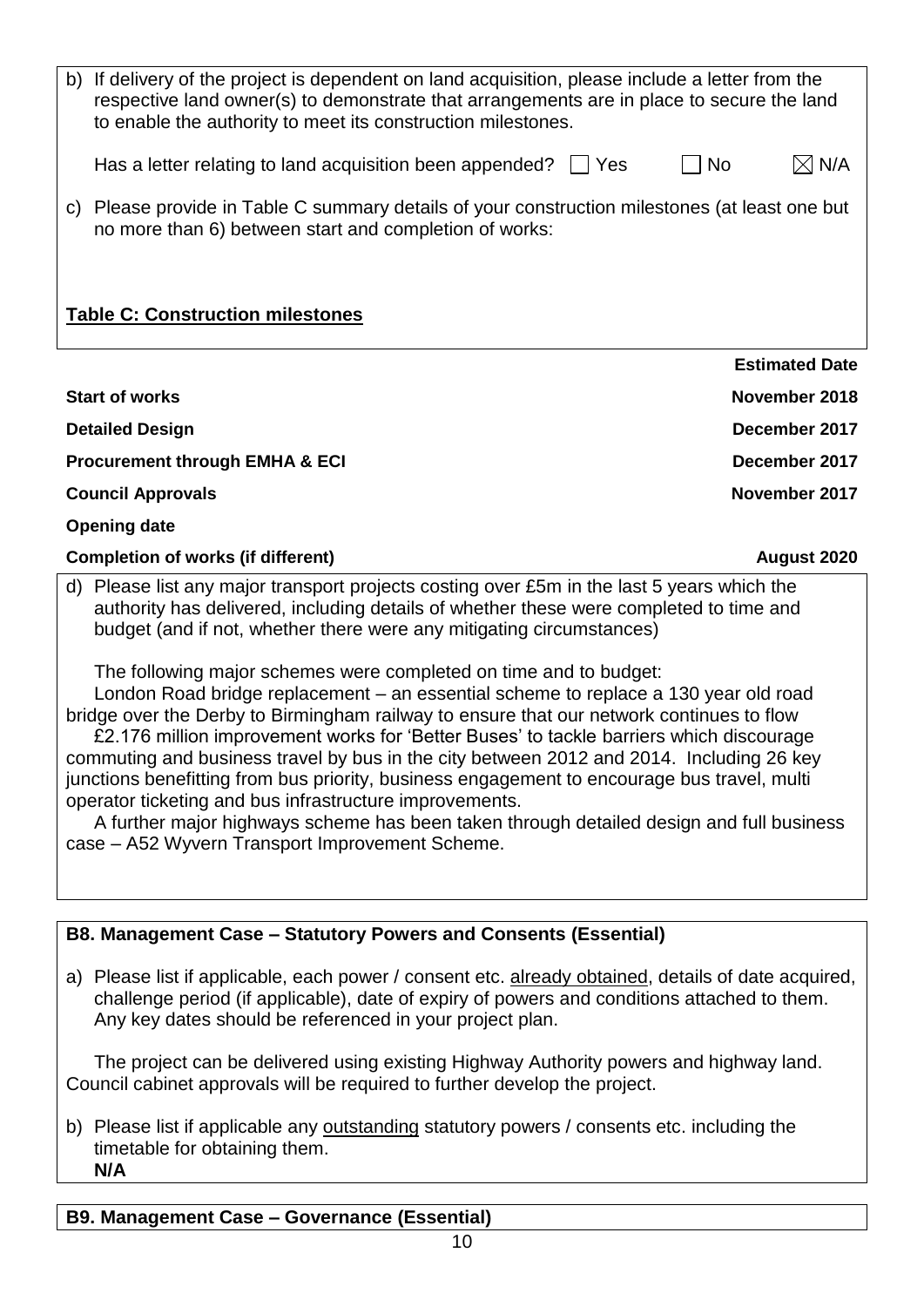Please name those who will be responsible for delivering the project, their roles (Project Manager, SRO etc.) and responsibilities, and how key decisions are/will be made. An organogram may be useful here.

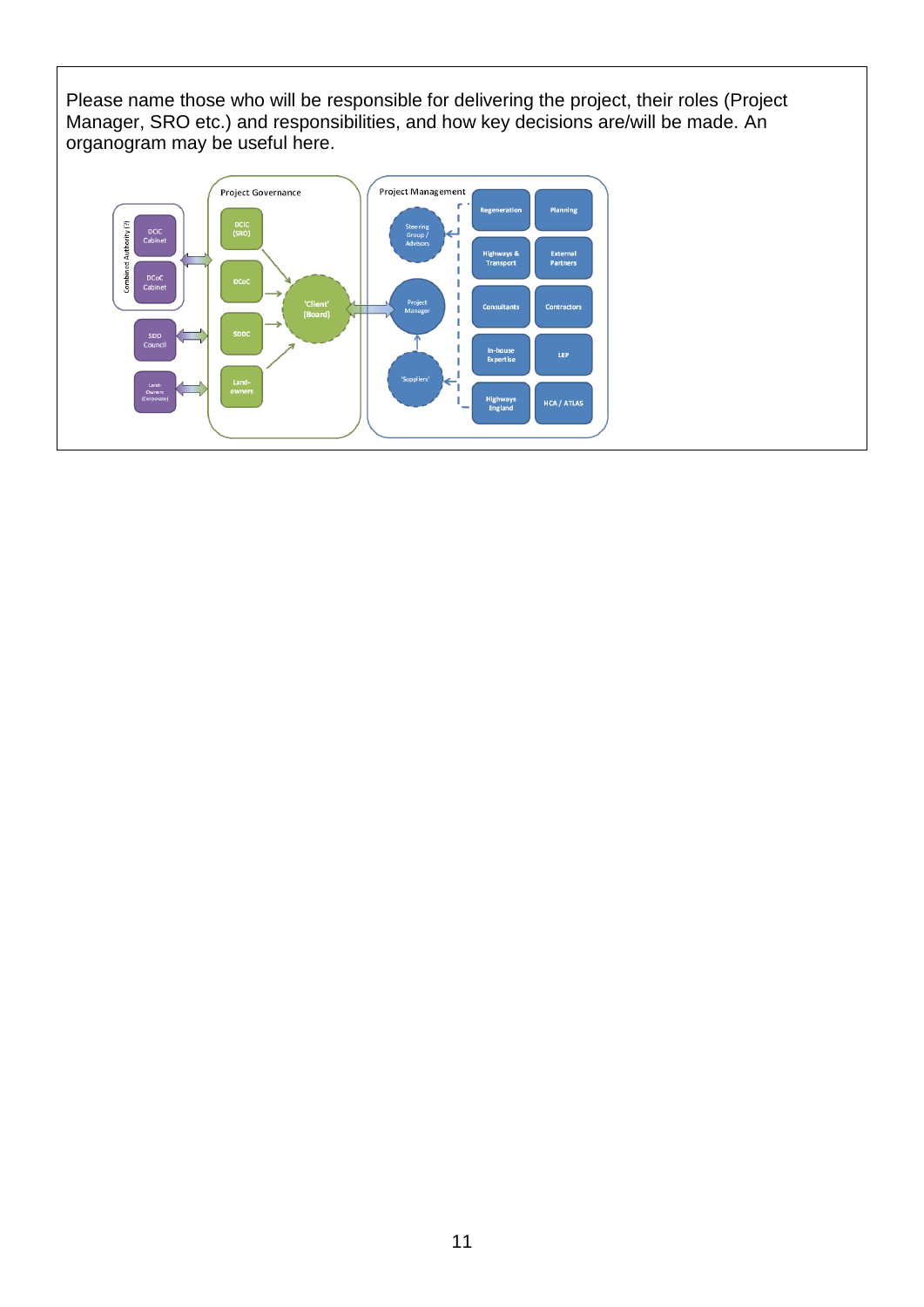### **B10. Management Case - Risk Management (Essential)**

All projects will be expected to undertake a Quantified Risk Assessment (QRA) and a risk register should be included. Both should be proportionate to the nature and complexity of the project. A Risk Management Strategy should be developed that outlines how risks will be managed.

*Please ensure that in the risk / QRA cost that you have not included any risks associated with ongoing operational costs and have used the P50 value.*

| Has a QRA been appended to your bid? | $\Box$ Yes | $\boxtimes$ No |
|--------------------------------------|------------|----------------|
|                                      |            |                |

Has a Risk Management Strategy been appended to your bid?  $\Box$  Yes  $\Box$  No

Please provide evidence on the following points (where applicable) with a limit of 50 words for each:

- a) What risk allowance has been applied to the project cost?
- Risk allowance will be applied as the detailed design progresses.
- b) How will cost overruns be dealt with?

Detailed design will provide more robust assessment and allow for the development of a full risk register with mitigation. Additional funding may become available via accelerated development. The project is scalable to achieve the best value. The delivery will be procured through the East Midlands Highway Alliance, which ensures that early contractor involvement and value engineering exercises are integral to the design and delivery process. The EMHA processes also provide on-going risk identification, mitigation and resolution mechanisms.

c) What are the main risks to project timescales and what impact this will have on cost? Main risk is unexpected complications with underground apparatus and potential drainage

upgrades. The main cost implications would be on early design, the Council would need to access additional, funding from third-parties, to support the early progress of the project.

### **B11. Management Case - Stakeholder Management (Essential)**

The bid should demonstrate that the key stakeholders and their interests have been identified and considered as appropriate. These could include other local authorities, the Highways England, statutory consultees, landowners, transport operators, local residents, utilities companies etc. This is particularly important in respect of any bids related to structures that may require support of Network Rail and, possibly, train operating company(ies).

a) Please provide a summary in no more than 100 words of your strategy for managing stakeholders, with details of the key stakeholders together with a brief analysis of their influences and interests.

All of our major projects have a communications plan as a core element of the project. A project of this type in a critical corridor will need to be clearly communicated and key stakeholders will be included not just as recipients of information, but as communication partners; as the links they have with their employees and supply chain partners will be essential.

The Council will also develop a strategy to inform road users, smaller businesses, and public transport operators and to provide information of the enhancements to sustainable transport that will be developed as the project progresses.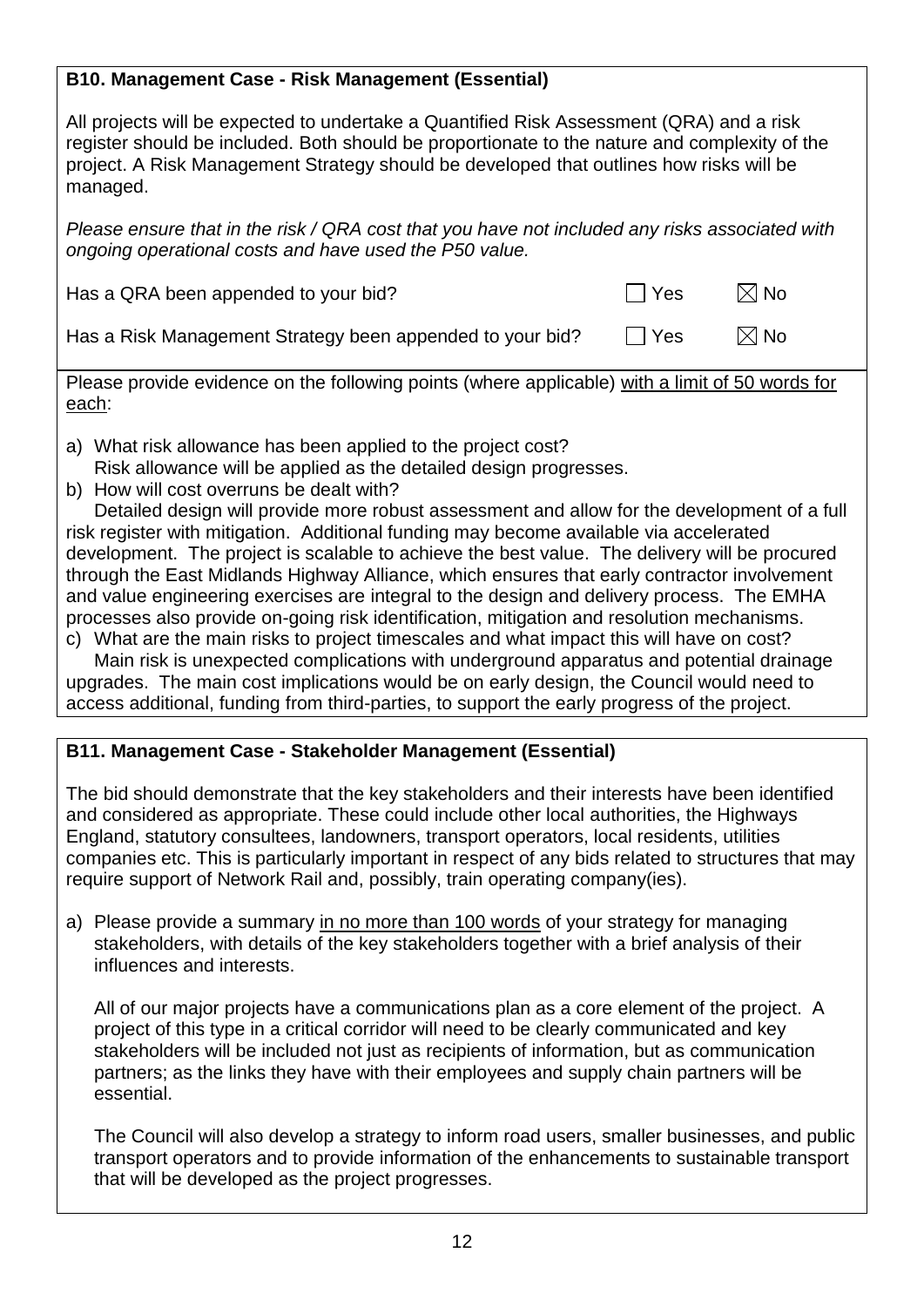| $\boxtimes$ Yes<br>b) Can the project be considered as controversial in any way?<br><b>No</b><br>If yes, please provide a brief summary in no more than 100 words<br>We anticipate that the schemes will be generally well supported. However, there will be<br>some local concerns relating to the widening of the existing carriageway. |                                                                                                                                                                                                                                             |     |           |  |  |  |
|-------------------------------------------------------------------------------------------------------------------------------------------------------------------------------------------------------------------------------------------------------------------------------------------------------------------------------------------|---------------------------------------------------------------------------------------------------------------------------------------------------------------------------------------------------------------------------------------------|-----|-----------|--|--|--|
|                                                                                                                                                                                                                                                                                                                                           | c) Have there been any external campaigns either supporting or opposing the project?                                                                                                                                                        |     |           |  |  |  |
|                                                                                                                                                                                                                                                                                                                                           | $\boxtimes$ Yes<br>No                                                                                                                                                                                                                       |     |           |  |  |  |
|                                                                                                                                                                                                                                                                                                                                           | If yes, please provide a brief summary (in no more than 100 words)<br>There have been various approaches to the City Council over many years to encourage<br>route improvements, from public transport operators, businesses and residents. |     |           |  |  |  |
|                                                                                                                                                                                                                                                                                                                                           | d) For large projects only please also provide a Stakeholder Analysis and append this to your<br>application.                                                                                                                               |     |           |  |  |  |
| $\boxtimes$ N/A<br>  No<br>  Yes<br>Has a Stakeholder Analysis been appended?                                                                                                                                                                                                                                                             |                                                                                                                                                                                                                                             |     |           |  |  |  |
|                                                                                                                                                                                                                                                                                                                                           | e) For large projects only please provide a Communications Plan with details of the level of<br>engagement required (depending on their interests and influence), and a description of how<br>and by what means they will be engaged with.  |     |           |  |  |  |
| $\boxtimes$ N/A<br><b>No</b><br>Has a Communications Plan been appended?<br>Yes                                                                                                                                                                                                                                                           |                                                                                                                                                                                                                                             |     |           |  |  |  |
|                                                                                                                                                                                                                                                                                                                                           |                                                                                                                                                                                                                                             |     |           |  |  |  |
|                                                                                                                                                                                                                                                                                                                                           | B12. Management Case - Local MP support (Desirable)                                                                                                                                                                                         |     |           |  |  |  |
|                                                                                                                                                                                                                                                                                                                                           | e) Does this proposal have the support of the local $MP(s)$ ;                                                                                                                                                                               |     |           |  |  |  |
| Name of MP(s) and Constituency                                                                                                                                                                                                                                                                                                            |                                                                                                                                                                                                                                             |     |           |  |  |  |
|                                                                                                                                                                                                                                                                                                                                           |                                                                                                                                                                                                                                             | Yes | No        |  |  |  |
|                                                                                                                                                                                                                                                                                                                                           | $\overline{2}$                                                                                                                                                                                                                              | Yes | <b>No</b> |  |  |  |
|                                                                                                                                                                                                                                                                                                                                           | 3                                                                                                                                                                                                                                           | Yes | <b>No</b> |  |  |  |
| Due to the recent elections we have been unable to obtain written support. We are seeking<br>written support. We will provide these when they are available.                                                                                                                                                                              |                                                                                                                                                                                                                                             |     |           |  |  |  |

### **B13. Management Case - Assurance (Essential)**

We will require Section 151 Officer confirmation (Section D) that adequate assurance systems are in place.

Additionally, for large projects please provide evidence of an integrated assurance and approval plan. This should include details of planned health checks or gateway reviews.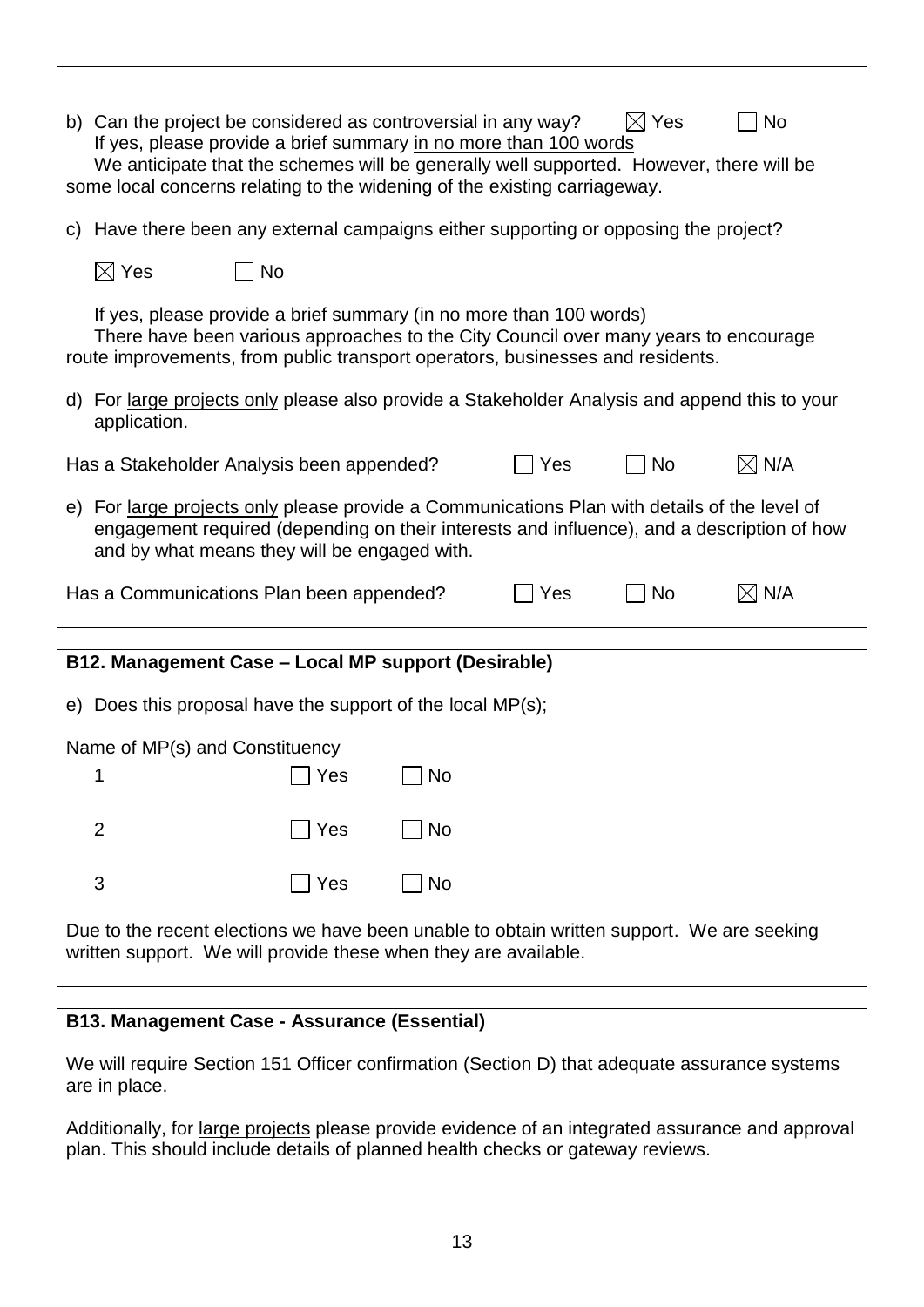# **SECTION C – Monitoring, Evaluation and Benefits Realisation**

**C2.** Please set out, in no more than 100 words, how you plan to measure and report on the benefits of this project, alongside any other outcomes and impacts of the project.

The following will be monitored: Congestion assessments on the key links. Junction efficiency assessments along the route. Impacts on the Air Quality model Improvements in public transport journey time and reliability Indicators (to be agreed) supporting logistics and operational activities for key businesses Growth in housing development

*A fuller evaluation for large projects may also be required depending on their size and type.*